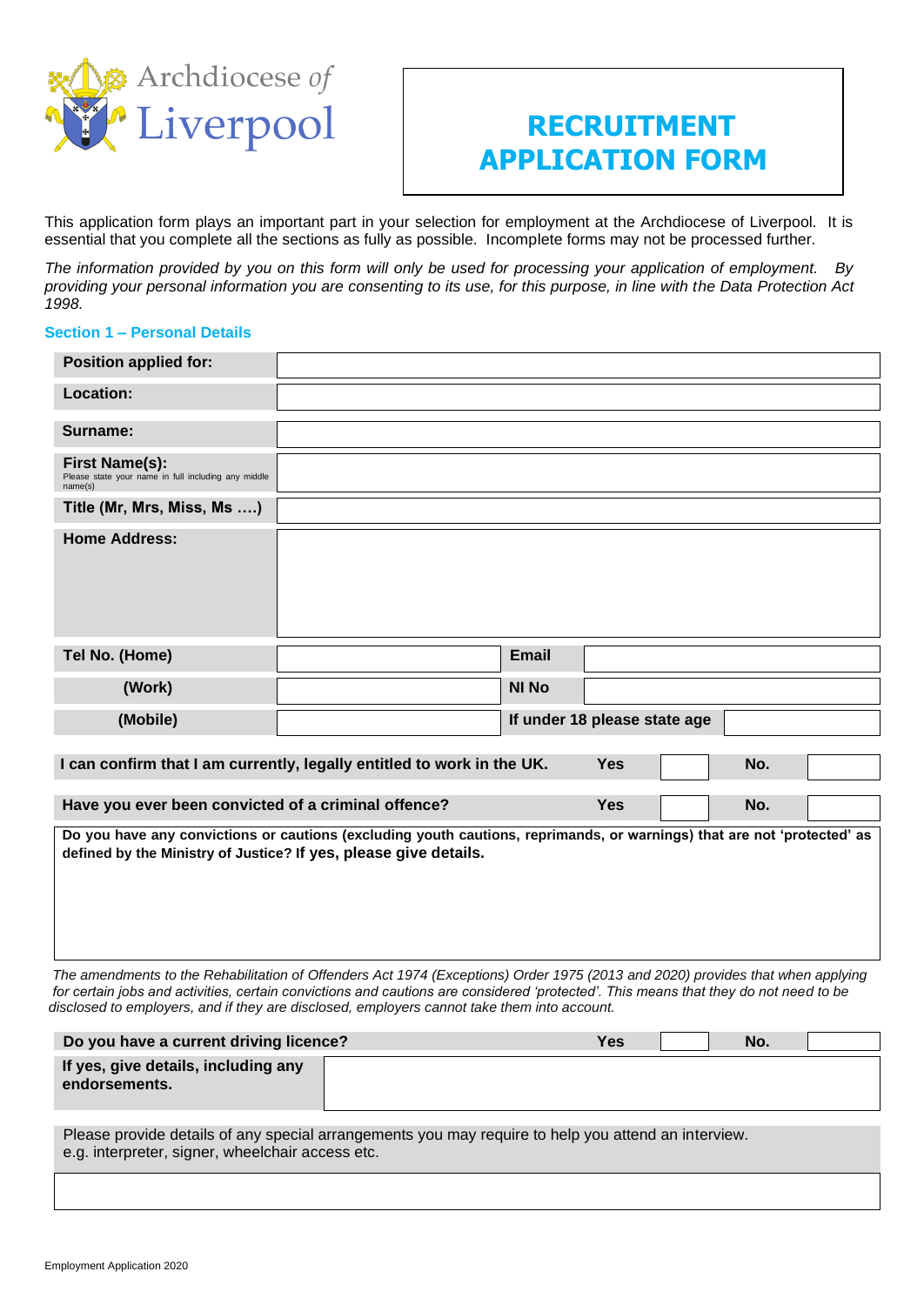### **Section 2 – Education and Qualifications**

| <b>Date</b><br>From | <b>Date</b><br>To | <b>School / College / University</b> | <b>Exams &amp; Grade</b><br><b>Achieved/Awarding Body</b> |
|---------------------|-------------------|--------------------------------------|-----------------------------------------------------------|
|                     |                   |                                      |                                                           |
|                     |                   |                                      |                                                           |
|                     |                   |                                      |                                                           |
|                     |                   |                                      |                                                           |
|                     |                   |                                      |                                                           |
|                     |                   |                                      |                                                           |

**Please give details of relevant training attended in the last two years**

| <b>Dates</b> | <b>Training</b> |
|--------------|-----------------|
|              |                 |
|              |                 |
|              |                 |
|              |                 |
|              |                 |
|              |                 |
|              |                 |
|              |                 |
|              |                 |
|              |                 |
|              |                 |

# **Section 3 – Employment History**

Please provide full details of your employment history, accounting for all periods of time including employment, unemployment, and voluntary work, raising a family, part-time work or education, starting with your present post. You may continue on an additional sheet if necessary.

The detail of your employment history provided below will be used to request employment references.

| Dates of<br><b>Employment</b> | <b>Name and Address of Employer</b> | Job title and duties<br>undertaken | <b>Final Salary<br/>Reasons for Leaving</b> |
|-------------------------------|-------------------------------------|------------------------------------|---------------------------------------------|
|                               |                                     |                                    |                                             |
|                               |                                     |                                    |                                             |
|                               |                                     |                                    |                                             |
|                               |                                     |                                    |                                             |
|                               |                                     |                                    |                                             |
|                               |                                     |                                    |                                             |
|                               |                                     |                                    |                                             |
|                               |                                     |                                    |                                             |
|                               |                                     |                                    |                                             |
|                               |                                     |                                    |                                             |
|                               |                                     |                                    |                                             |
|                               |                                     |                                    |                                             |
|                               |                                     |                                    |                                             |
|                               |                                     |                                    |                                             |
|                               |                                     |                                    |                                             |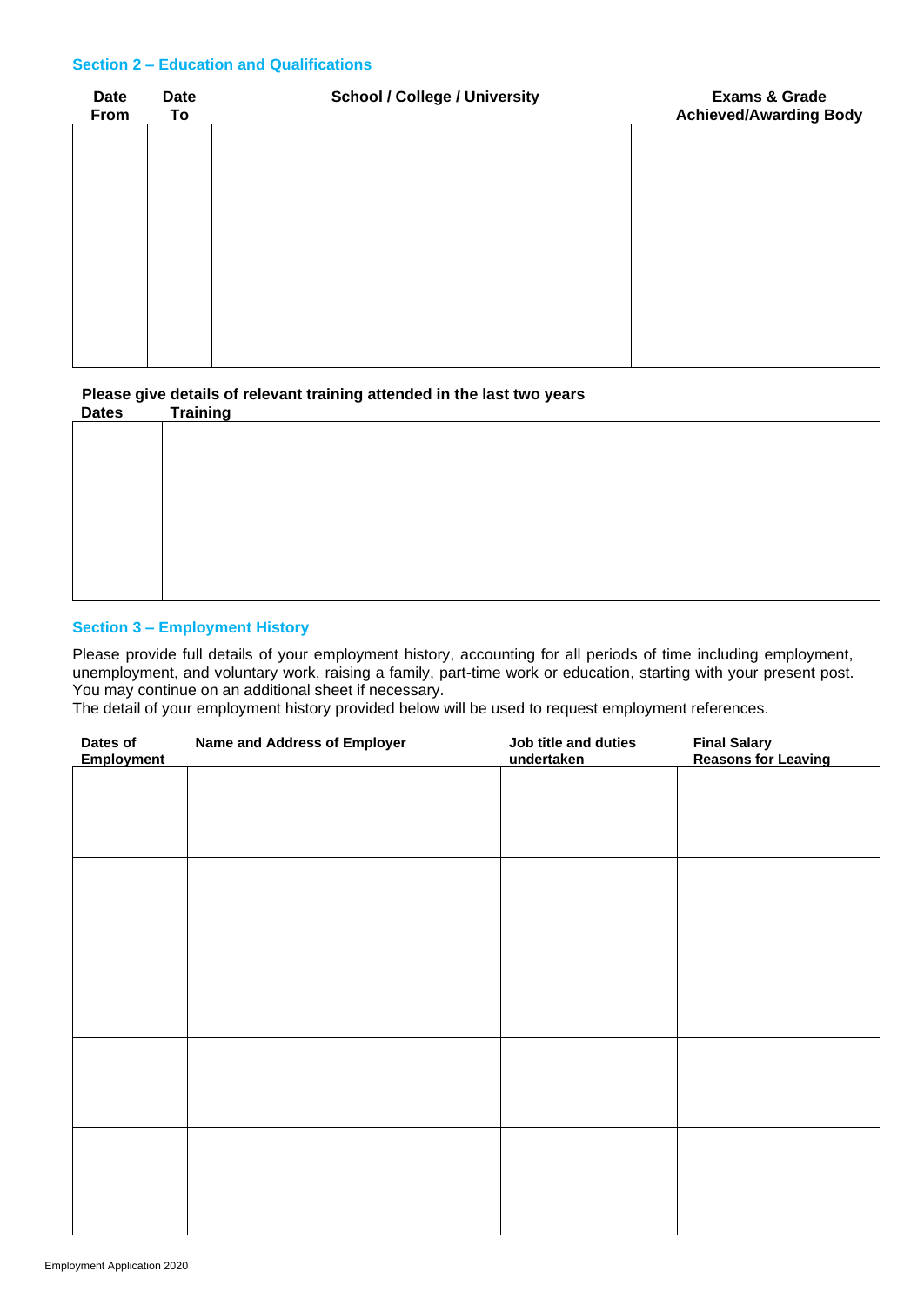# **Section 4 – Experience and Relevant Skills**

Please assess yourself against each of the selection criteria on the job description and give specific examples of how your skills, knowledge and experience meet these criteria.

Please continue on an additional sheet if necessary, attached securely to this application form.